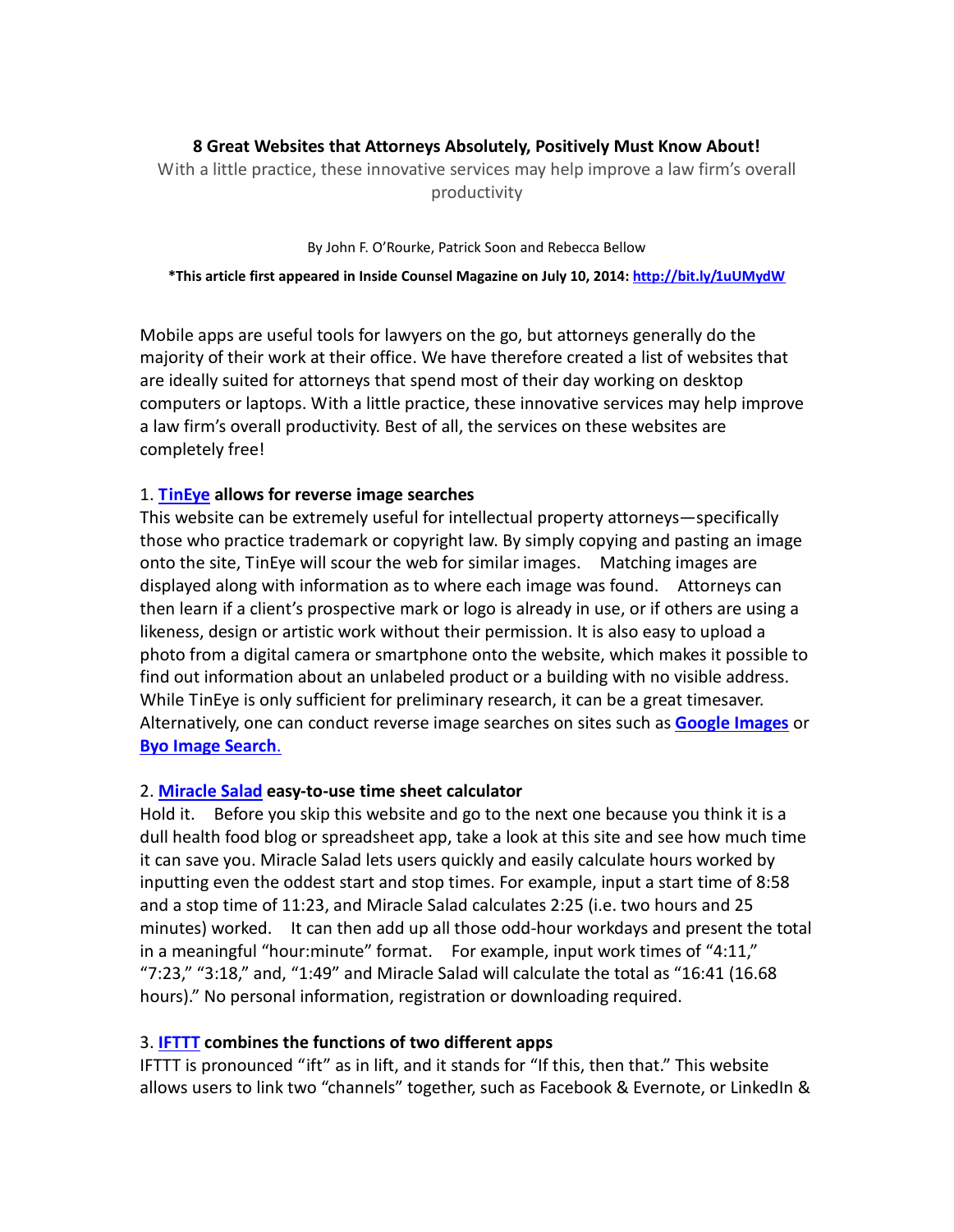Gmail, so that if something happens on one channel, it will trigger something else to automatically happen on the other channel. With just a few clicks, users can easily set up an almost limitless combinations of conditional commands - what IFTTT calls "recipes." For example, one can set up a recipe that will automatically upload e-mail attachments to one's Dropbox account, add a note to Google Calendar to call someone back if a call is missed, or send a text message if one's Nest Protect system detects smoke.

### 4. **[nudgemail.com](http://www.nudgemail.com/) sends reminders via personal e-mail**

This is a great way to set up reminders for those that frequently use e-mail. Users do not need to open up another program or go to another website, but can instead do everything right from their e-mail account. If, for example, you want to remind yourself that you have a filing deadline, you just send an email to nudge@Nudgemail.com, put the date or time you want the email reminder to come to you, say October  $10^{th}$ , and then put the note to yourself in the body. It's that easy. You can use NudgeMail to schedule Google Calendar events, and even receive push and SMS notifications of your upcoming NudgeMail reminders. It even has a "snooze" function just like an alarm clock.

## 5. **[wakerupper.com](http://wakerupper.com/) sends reminders via personal phone phone calls**

This website allows users to set up urgent reminders requiring a call to one's smartphone; perhaps for events that you can't risk missing if you forget to check your e-mail. Just go to wakerupper.com, set a time, write a short message, and the recipient will receive a wake-up call or a text-to-voice reminder to take medication or complete a task before a deadline.

## 6. **[Globalex](http://www.nyulawglobal.org/globalex) provides important up-to-date international law information**

GlobaLex is a very important website for attorneys whose practice includes international law. This site is operated by the Hauser Global Law School Program at NYU School of Law and is an electronic legal publication that allows users to click on a country name to find useful information about its government structure, court system and other useful links. The articles published on this site represent research and teaching resources used by legal academics, practitioners and other specialists around the world who are active either in foreign, international, and comparative law research or those focusing on their own domestic law. The guides and articles published are written by scholars well known in their respective fields.

## 7. **[slydial](http://www.slydial.com/) allows for direct-to-voicemail messaging**

By placing a call through slydial, one can bypass the recipient and directly connect to their mobile phone's voicemail to leave a message. Slydial is especially useful if one does not want to bother someone who is, for example, driving a car, attending a meeting, or sleeping in bed. Of course, it is always possible to leave an unobtrusive message by sending a text message, but some messages are too long to type, and there are many people that still do not use a text messaging service. This function can also be very handy where a direct conversation may not be desired for any number of reasons.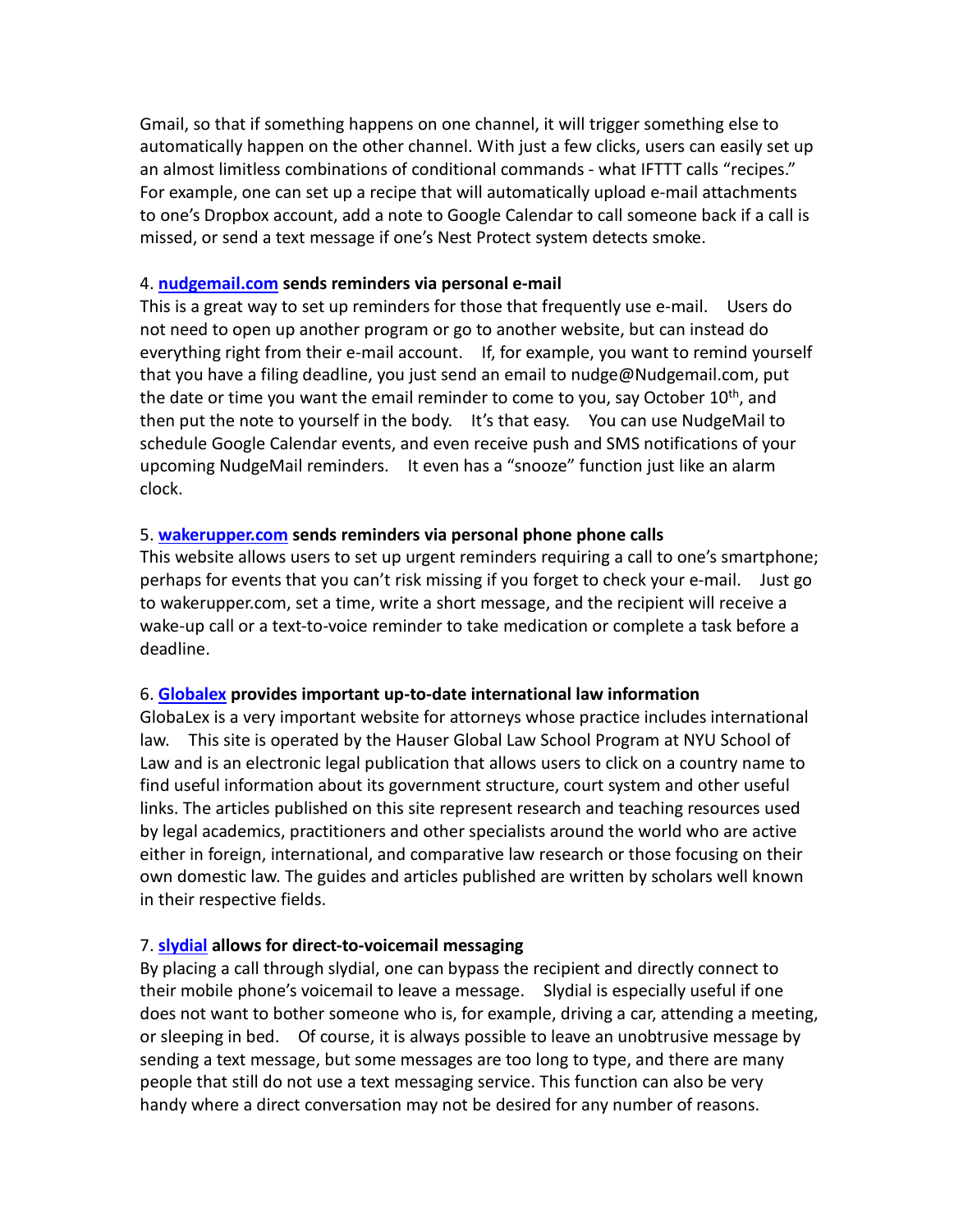# 8. **[coffitivity](http://coffitivity.com/) generates the ambient sounds of a coffee shop**

Sometimes, an office can be uncomfortably quiet, especially at night after the rest of the staff has gone home for the day, and this can negatively impact productivity. Coffitivity recreates the comforting background noises one typically hears at a cafe in order to boost one's mood and focus. Users can choose from several different coffee shop tracks and even play music over the background sounds to create an even more pleasant work atmosphere.

# **CONTRIBUTING AUTHOR**



**John F. O'Rourke**

*John F. O'Rourke is a registered patent attorney and inventor at [WHGC, P.L.C.](http://www.whglawfirm.com/) He has nearly 40 years of overall experience in the applied sciences. He counsels and represents clients in matters concerning technology and intellectual property law. Mr. O'Rourke has prepared several hundred original U.S. patent applications across a broad spectrum of technical disciplines. [JohnORourke@WHGCLaw.com](mailto:JohnORourke@WHGCLaw.com)*

## **CONTRIBUTING AUTHOR**



**Patrick Soon**

*Patrick Soon is an attorney a[t WHGC, P.L.C.](http://www.whglawfirm.com/) whose practice focuses on intellectual property. Outside of his work at WHGC, Mr. Soon volunteers for the American Bar Association where he works as an editor and multimedia chair for the Technology for the Litigator Committee within the ABA Section of Litigation. [PatrickSoon@WHGCLaw.com.](mailto:PatrickSoon@WHGCLaw.com)*

## **CONTRIBUTING AUTHOR**